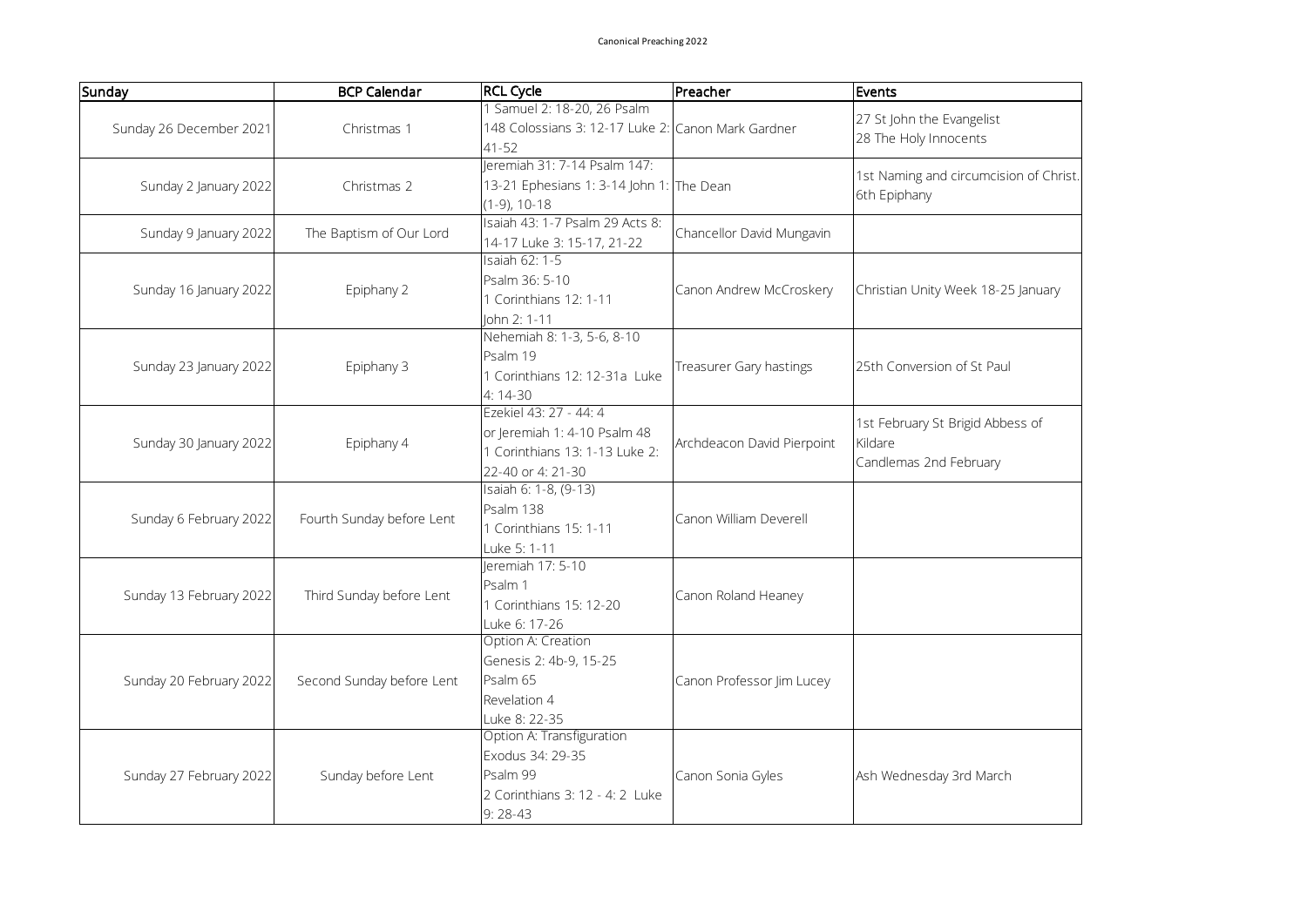| Sunday 6 March 2022  | Lent 1                                   | Deuteronomy 26: 1-11 Psalm<br>91: 1-2, 9-16 Romans 10: 8b-13<br>Luke 4: 1-13                                                                                          | Canon Leonard Ruddock                                      |                                                      |
|----------------------|------------------------------------------|-----------------------------------------------------------------------------------------------------------------------------------------------------------------------|------------------------------------------------------------|------------------------------------------------------|
| Sunday 13 March 2022 | Lent 2                                   | Genesis 15: 1-12, 17-18 Psalm<br>27<br>Philippians 3: 17 - 4: 1<br>Luke 13: 31-35                                                                                     | Canon Aisling Shine                                        | 17 March St Patrick<br>19 March St Joseph            |
| Sunday 20 March 2022 | Lent 3                                   | Isaiah 55: 1-9<br>Psalm 63: 1-9<br>1 Corinthians 10: 1-13 Luke 13: McAleese<br>$1 - 9$                                                                                | Canon Professor Mary                                       | 25 March the Annunciation of Our<br>Lord             |
| Sunday 27 March 2022 | Lent 4                                   | Mothering Sunday<br>Exodus 2: 1-10<br>Psalm 34: 11-20<br>2 Corinthians 1: 3-7<br>Luke 2: 33-35                                                                        | Archdeacon Neal O'Raw                                      |                                                      |
| Sunday 3 April 2022  | Lent 5                                   | Isaiah 43: 16-21<br>Psalm 126<br>Philippians 3: 4b-14<br>John 12: 1-8                                                                                                 | The Revd Professor Anne<br>Lodge                           |                                                      |
| Sunday 10 April 2022 | Lent 6 Palm Sunday                       | Liturgy of the Palms Luke 19: 28-<br>40 Psalm 118: 1-2, 19-29<br>Liturgy of the Passion Isaiah 50:<br>4-9a Psalm 31: 9-16 Philippians<br>2: 5-11 Luke 22: 14 - 23: 56 | No Preacher                                                | Holy Week                                            |
| Sunday 17 April 2022 | Easter Day The First Sunday of<br>Easter | Isaiah 65: 17-25 Psalm 118: 1-<br>2.14-24 or Easter Anthems<br>Acts 10: 34-43 John 20: 1-18                                                                           | The Archbishop                                             |                                                      |
| Sunday 24 April 2022 | Easter 2                                 | lob 42: 1-6<br>Psalm 150 Acts 5: 27-32<br>John 20: 19-31                                                                                                              | The Revd Donald Fishburne                                  | 25 April St Mark the Evangelist                      |
| Sunday 1 May 2022    | Easter 3                                 | Jeremiah 32: 36-41 Psalm 30<br>Acts 9: 1-6, (7-20).<br>John 21: 1-19                                                                                                  | The Rt Revd John Sentamu,<br>onetime archbishop of<br>York | 2 May St Philip and St James Apostles<br>Transferred |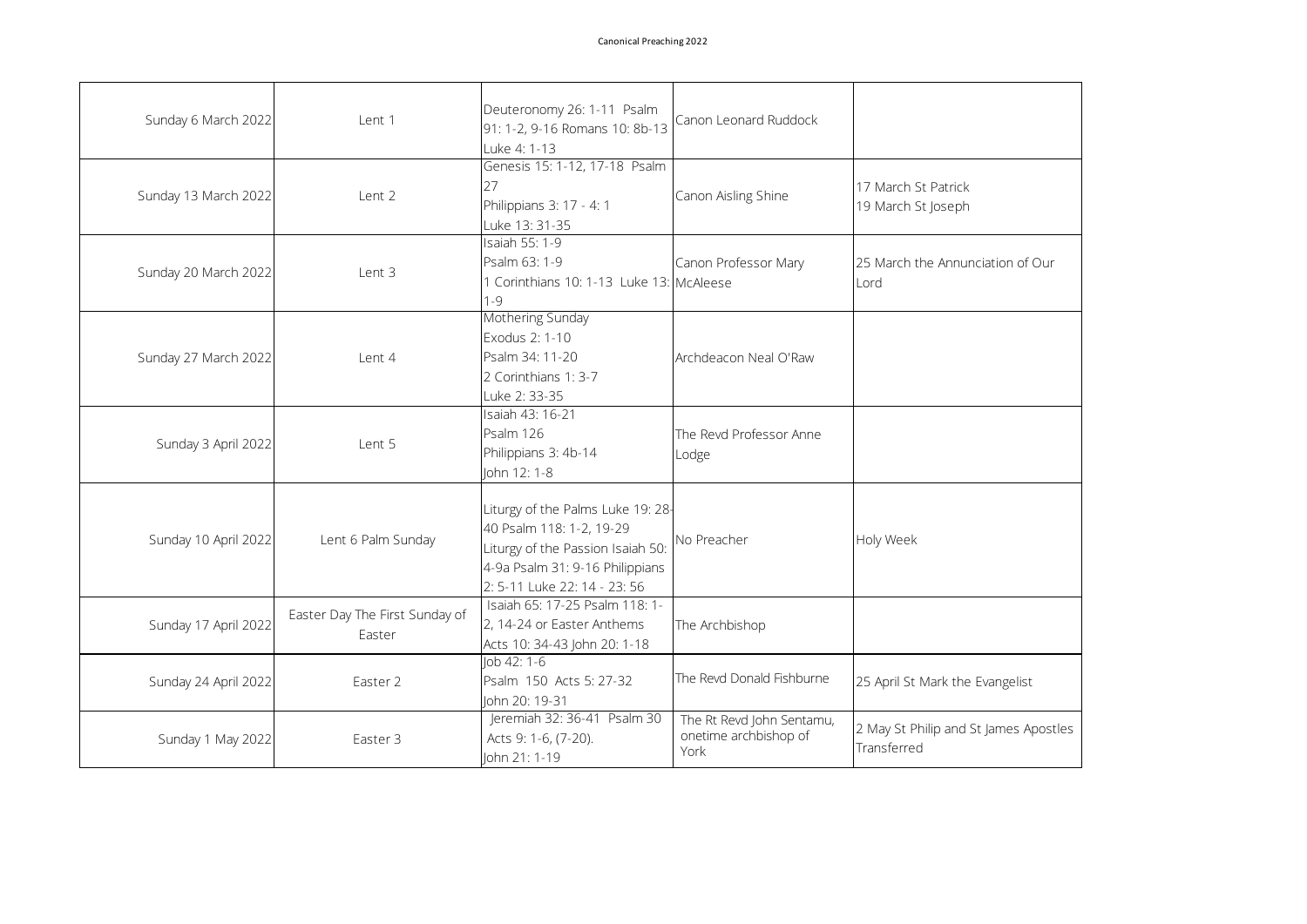| Sunday 8 May 2022   | Easter 4                 | Acts 9: 36-43<br>Psalm 23<br>Revelation 7: 9-17<br>John 10: 22-30                     | Canon Fr Tom Layden S. J.                                       | 14 May St Matthias                                  |
|---------------------|--------------------------|---------------------------------------------------------------------------------------|-----------------------------------------------------------------|-----------------------------------------------------|
| Sunday 15 May 2022  | Easter 5                 | Acts 11: 1-18<br>Psalm 148<br>Revelation 21: 1-6<br>John 13: 31-35                    | Archdeacon Neal O'Raw                                           |                                                     |
| Sunday 22 May 2022  | Easter 6 Rogation Sunday | Acts 16: 9-15<br>Psalm 67<br>Revelation 21: 10, 22 - 22: 5<br>John 14: 23-29          | Dr Margaret Daly Denton                                         | Ascension Day 26 May                                |
| Sunday 29 May 2022  | Easter 7                 | Acts 16: 16-34<br>Psalm 97<br>Revelation 22: 12-14, 6-17, 20-<br>21 John 17: 20-26    | The Revd Professor Anne<br>Lodge                                | 31 May The Visitation of the Blessed<br>Virgin Mary |
| Sunday 5 June 2022  | The Day of Pentecost     | Acts 2: 1-21 Psalm 104: 26-36,<br>37b Romans 8: 14-17 John 14:<br>$8 - 27$            | Canon Professor Maurice<br>Elliott                              | 9th June St Columba Abbot.<br>11th June St Barnabas |
| Sunday 12 June 2022 | <b>Trinity Sunday</b>    | Proverbs 8: 1-4, 22-31 Psalm 8<br>Romans: 5: 1-5<br>John 16: 12-15                    | Dr Peter Admirand                                               | Patronal Festival Day                               |
| Sunday 19 June 2022 | Trinity 1                | Isaiah 65: 1-9<br>Psalm 22: 19-28 Galatians 3: 23-<br>29<br>Luke 8: 26-39             | Canon Dr Ginnie Kennerely                                       | 24th Birth of St John the Baptist                   |
| Sunday 26 June 2022 | Trinity 2                | 1 Kings 19: 15-16, 19-21<br>Psalm 16<br>Galatians 5: 1, 13-25 Luke 9: 51<br>62        | The Revd Alan McCormack<br>Dean<br>Goodenough College<br>London | 29th June St Peter                                  |
| Sunday 3 July 2022  | Trinity 3                | Isaiah 66: 10-14<br>Psalm 66: 1-8<br>Galatians 6: (1-6), 7-16 Luke<br>10: 1-11, 16-20 | Canon Professor Jim Lucey                                       |                                                     |
| Sunday 10 July 2022 | Trinity 4                | Deuteronomy 30: 9-14 Psalm<br>25: 1-9 Colossians 1: 1-14<br>Luke 10: 25-37            | Canon Sonia Gyles                                               |                                                     |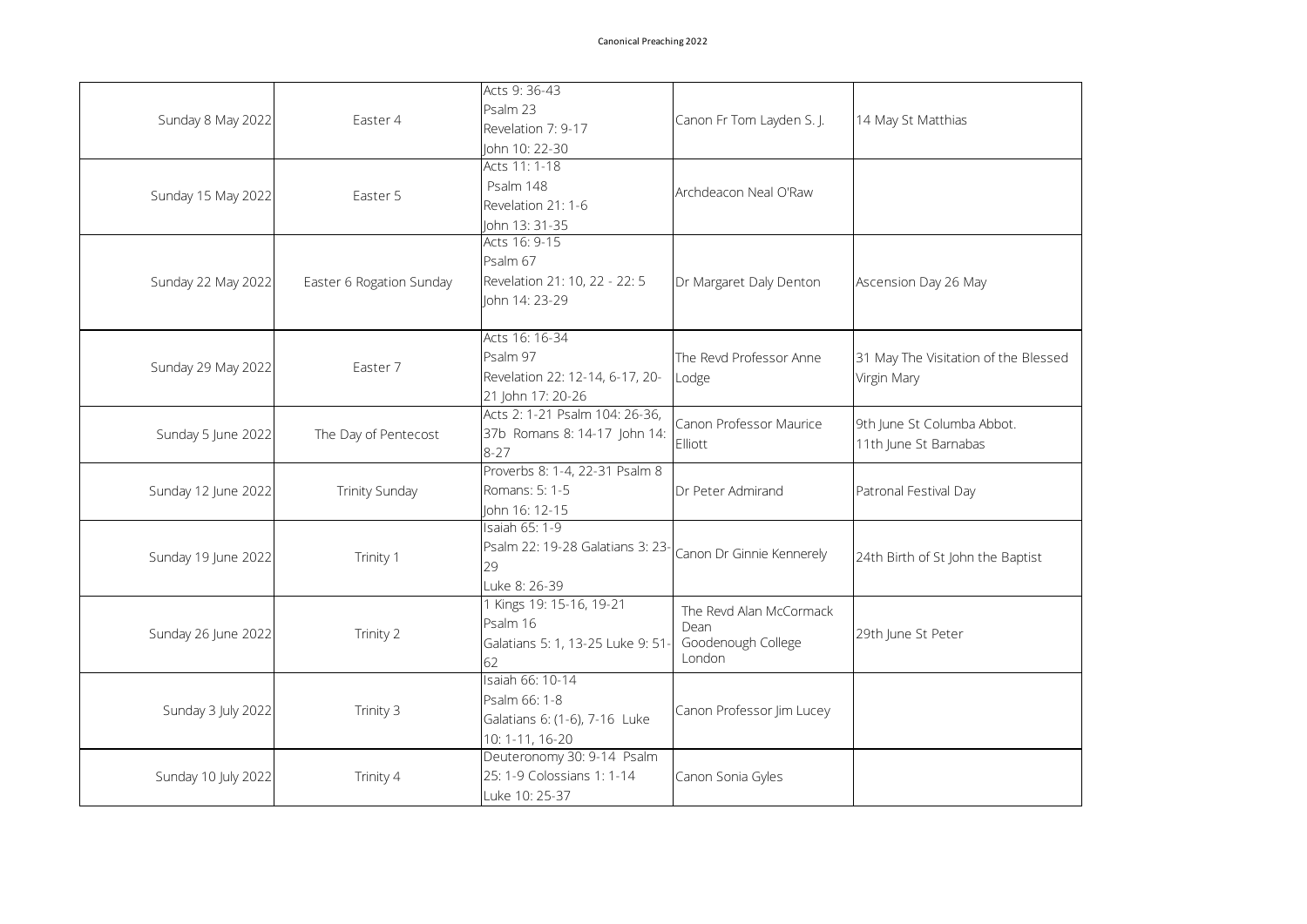| Sunday 17 July 2022      | Trinity 5  | Genesis 18: 1-10a Psalm 15<br>Colossians 1: 15-28 Luke 10: 38 Precentor Roy Byrne<br>42                           |                                      | 22 July St Mary Magdalene                           |
|--------------------------|------------|-------------------------------------------------------------------------------------------------------------------|--------------------------------------|-----------------------------------------------------|
| Sunday 24 July 2022      | Trinity 6  | Genesis 18: 20-32<br>Psalm 138<br>Colossians 2: 6-19 Luke 11: 1-<br>13                                            | Canon Mark Gardner                   | St James the Apostle 25th                           |
| Sunday 31 July 2022      | Trinity 7  | Ecclesiastes 1: 2, 12-14; 2: 18-<br>23<br>Psalm 49: 1-12 Colossians 3: 1- Canon Lesley Robinson<br>Luke 12: 13-21 |                                      | 6th August The Transfiguration of Our<br>Lord       |
| Sunday 7 August 2022     | Trinity 8  | Genesis 15: 1-6<br>Psalm 33: 12-22 Hebrews 11: 1-<br>3, 8-16 Luke 12: 32-40                                       | The Revd Lorraine Kennedy<br>Ritchie |                                                     |
| Sunday 14 August 2022    | Trinity 9  | Jeremiah 23: 23-29 Psalm 82<br>Hebrews 11: 29 - 12: 2 Luke 12: Canon Dr Ginnie Kennerley<br>49-56                 |                                      |                                                     |
| Sunday 21 August 2022    | Trinity 10 | Isaiah 58: 9b-14<br>Psalm 103: 1-8<br>Hebrews 12: 18-29<br>Luke 13: 10-17                                         | Professor Anne Lodge                 | 24th August St Bartholomew                          |
| Sunday 28 August 2022    | Trinity 11 | Sirach 10: 12-18 Psalm 112<br>Hebrews 13: 1-8, 15-16 Luke<br>14: 1, 7-14                                          | Chancellor David Mungavin            |                                                     |
| Sunday 4 September 2022  | Trinity 12 | Deuteronomy 30: 15-20<br>Psalm 1<br>Philemon 1-21<br>Luke 14: 25-33                                               | Canon Fr Tom Layden S. J.            | 8 September The Birth of the Blessed<br>Virgin Mary |
| Sunday 11 September 2022 | Trinity 13 | Exodus 32: 7-14<br>Psalm 51: 1-11<br>1 Timothy 1: 12-17<br>Luke 15: 1-10                                          | Canon Leonard Ruddock                |                                                     |
| Sunday 18 September 2022 | Trinity 14 | Amos 8: 4-7<br>Psalm 113<br>1 Timothy 2: 1-7<br>Luke 16: 1-13                                                     | Archdeacon David Pierpoint           | 21st September St Matthew                           |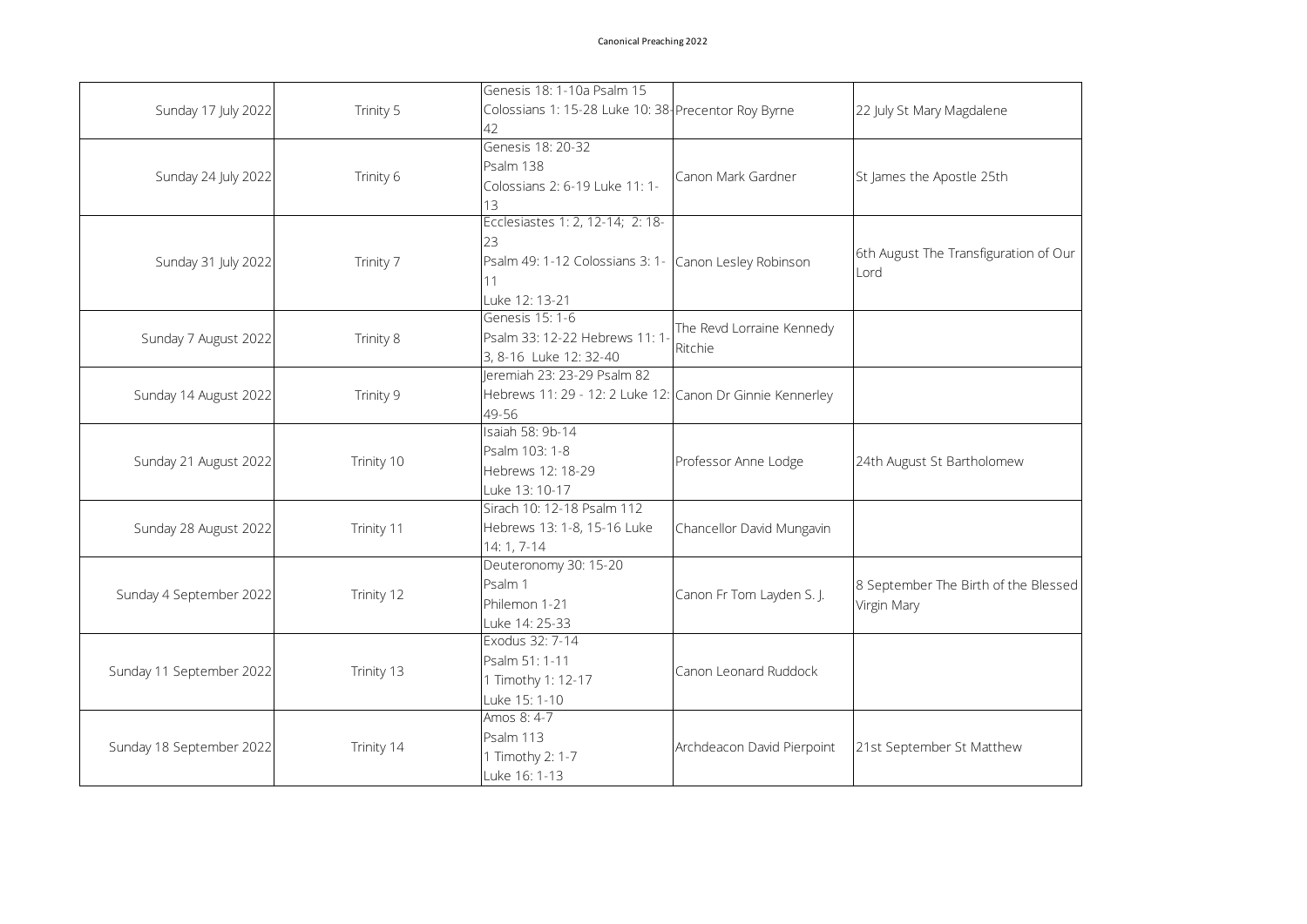| Sunday 25 September 2022 | Trinity 15                                    | Amos 6: 1a, 4-7<br>Psalm 146<br>1 Timothy 6: 6-19<br>Luke 16: 19-31                               | Canon David Gillespie                                                 | 29th September St Michael and All<br>Angels |
|--------------------------|-----------------------------------------------|---------------------------------------------------------------------------------------------------|-----------------------------------------------------------------------|---------------------------------------------|
| Sunday 2 October 2022    | Trinity 16                                    | Habakkuk 1: 1-4; 2: 1-4<br>Psalm 37: 1-9<br>2 Timothy 1: 1-14<br>Luke 17: 5-10                    | Canon Adrienne Galligan                                               |                                             |
| Sunday 9 October 2022    | Trinity 17                                    | 2 Kings 5: 1-3, 7-15c Psalm 111<br>2 Timothy 2: 8-15<br>Luke 17: 11-19                            | Canon William Deverell                                                | 11th October St Philip the Deacon           |
| Sunday 16 October 2022   | Trinity 18                                    | Genesis 32: 22-31 Psalm 121<br>2 Timothy 3: 14 - 4: 5 Luke 18: 1                                  | The Revd Lorraine Kennedy<br>Ritchie                                  | 18th October St Luke                        |
| Sunday 23 October 2022   | 5th Before Advent                             | Sirach 35: 12-17<br>Psalm 84: 1-7<br>2 Timothy 4: 6-8, 16-18 Luke<br>18:9-14                      | Canon Andrew McCroskery                                               | 28th October St Simon and St Jude           |
| Sunday 30 October 2022   | 4th Before Advent                             | Isaiah 1: 10-18<br>Psalm 32: 1-8<br>2 Thessalonians 1: 1-4, 11-12<br>Luke 19: 1-10                | Canon Lesley Robinson                                                 | 1st November All Saints' Day                |
| Sunday 6 November 2022   | 3rd Before Advent                             | lob 19: 23-27a<br>Psalm 17: 1-9<br>2 Thessalonians 2: 1-5, 13-17<br>Luke 20: 27-38                | Canon Aisling Shine                                                   |                                             |
| Sunday 13 November 2022  | 2nd Before<br>Advent<br>Remembrance<br>Sunday | Rembrance Sunday<br>Isaiah 2: 1-5 Ezekiel 37: 1-14<br>Psalm 4<br>Romans 8: 31-39<br>John 15: 9-17 | The Very Revd Laurence Cullen<br>Parish Priest<br>Geevagh<br>Co Sligo | 14 November St Laurence O'Toole             |
| Sunday 20 November 2022  | Sunday Before Advent                          | the Kingship of Christ<br>leremiah 23: 1-6<br>Psalm 46<br>Colossians 1: 11-20 Luke 23: 33<br>43   | The Revd Professor Anne<br>Lodge                                      |                                             |